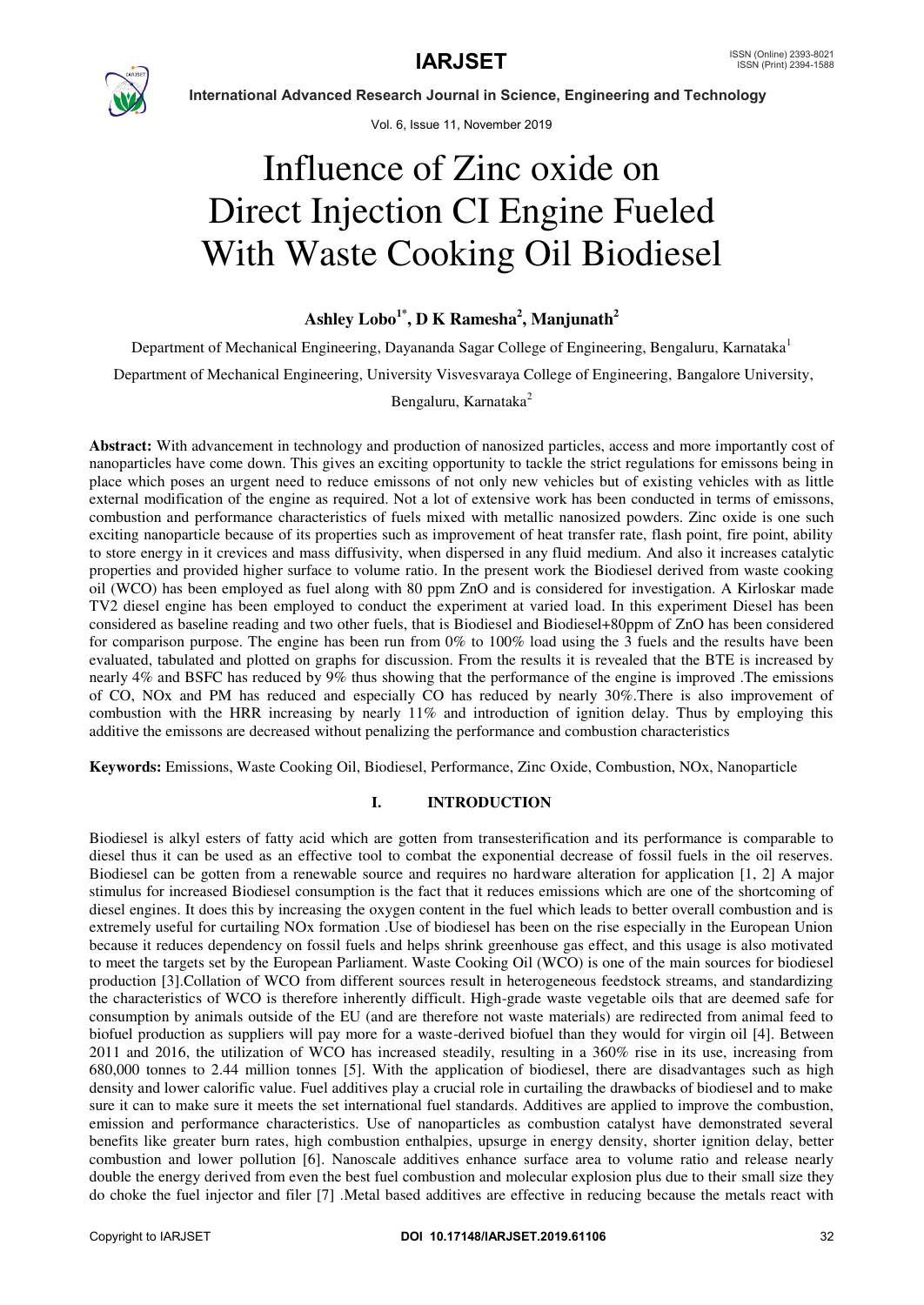

# Vol. 6, Issue 11, November 2019

H20 vapor in the exhaust emissions to yield highly reactive hydroxyl (OH) radicals, and also the metals assist as an oxidation catalyst lowering the oxidation temperature for soot leading to improved particle burn out. Nano metal oxide particles plays the role of an oxidation catalyst leading to complete combustion and ignition due to higher carbon combustion activation [8,10].Conductivity indicates the ability of the fuel to dissipate static electrical charges and low conductivity of a fuel is highly undesirable because static electrical charges can accumulate in the fuel, which might result in unexpected sparks. This can be fixed using nanoparticles which develop the conductivity [9]. Increase in viscosity with increased nanoparticle concentration in the fuel. Such high viscosity fuel when passed through injection process forms coarse fuel droplets which adversely affects the fuel penetration and dispersion in the cylinder. The intention behind using Zinc Oxide as the nanoparticle additive is because studies done [11-17] have something lacking in them,

- 1. If the amount of ZnO nanoparticle used in experimentation is more it leads to cellular injury and affect the nasal mucosa cells.
- 2. Or have not performed all 3 tests (Performance, Emissions and Combustion characteristics) together which does not give us the whole picture about the feasibility of using Zinc Oxide as a large scale additive
- 3. And none of them have done experimentation with Zinc Oxide as additive and Waste cooking oil methyl ester as biodiesel.

# **II. PREPARATION OF FUEL AND EXPERIMENTAL SET UP**

# A. Fuel Preparation

Current experimentation work considered transesterification process to obtain biodiesel as shown in Figure 1 [18]. Transesterification process consists of 2 steps namely Acid Transesterification and Base Transesterification. In acid transesterification, WCO is heated up to  $50^{\circ}$ C. Then Methanol is added to preheat WCO. After this reaction the bottom deposit is detached from the reaction (Base Transesterification).The obtained mixture is heated for 45-55 minutes in the presence of KOH (Potassium Hydroxide) and methanol. Once the reaction is completed, the products are permitted to distinct into two deposits .The bottom deposit, which contained glycerol, is removed. The ester leftovers in the upper deposit. Figure 1 demonstrates the complete operation of the Transesterification method. The fuel properties of Diesel, WCO with and without Zinc Oxide were determined and tested to meet the ASTM standard requirement. Heat value of the fuel is measured by using Bomb Calorimeter, Kinematic viscosity is measured by using Capillary tube Viscosity Test Method, flash point is marked by using open loop method and measured of density is carried out by using two separate measurements of mass and volume. All the properties of verified biofuels are tabulated in Table I.



Figure 1: Transesterification of Oil

| <b>B20WCOME (20%)</b><br><b>WCOME</b> (WCO<br><b>WCO</b> (Waste<br><b>Diesel</b><br><b>Properties</b> |      |                     |                      |                              |  |
|-------------------------------------------------------------------------------------------------------|------|---------------------|----------------------|------------------------------|--|
|                                                                                                       |      | <b>Cooking Oil)</b> | <b>Methyl Ester)</b> | <b>WCOME</b> and 80% Diesel) |  |
| Kinematic Viscosity $(40^{\circ}C, Cst)$                                                              | 3.05 | 43                  | 5.83                 | 4.01                         |  |
| <b>Heat Value (MK/Kg)</b>                                                                             | 44.5 | 29                  | 38                   | 39.2                         |  |
| Density ( $Kg/m^3$ )                                                                                  | 830  | 914                 | 887                  | 842                          |  |
| Flash Point °C                                                                                        | 60   | 307                 | 150                  | 98                           |  |
| <b>Cetane Number</b>                                                                                  | 40   | 53                  | 51.48                | 51.48                        |  |
| Iodine Number(J2g/100g)                                                                               |      | 125                 | 59                   | 17.42                        |  |

Table I Properties of Fuels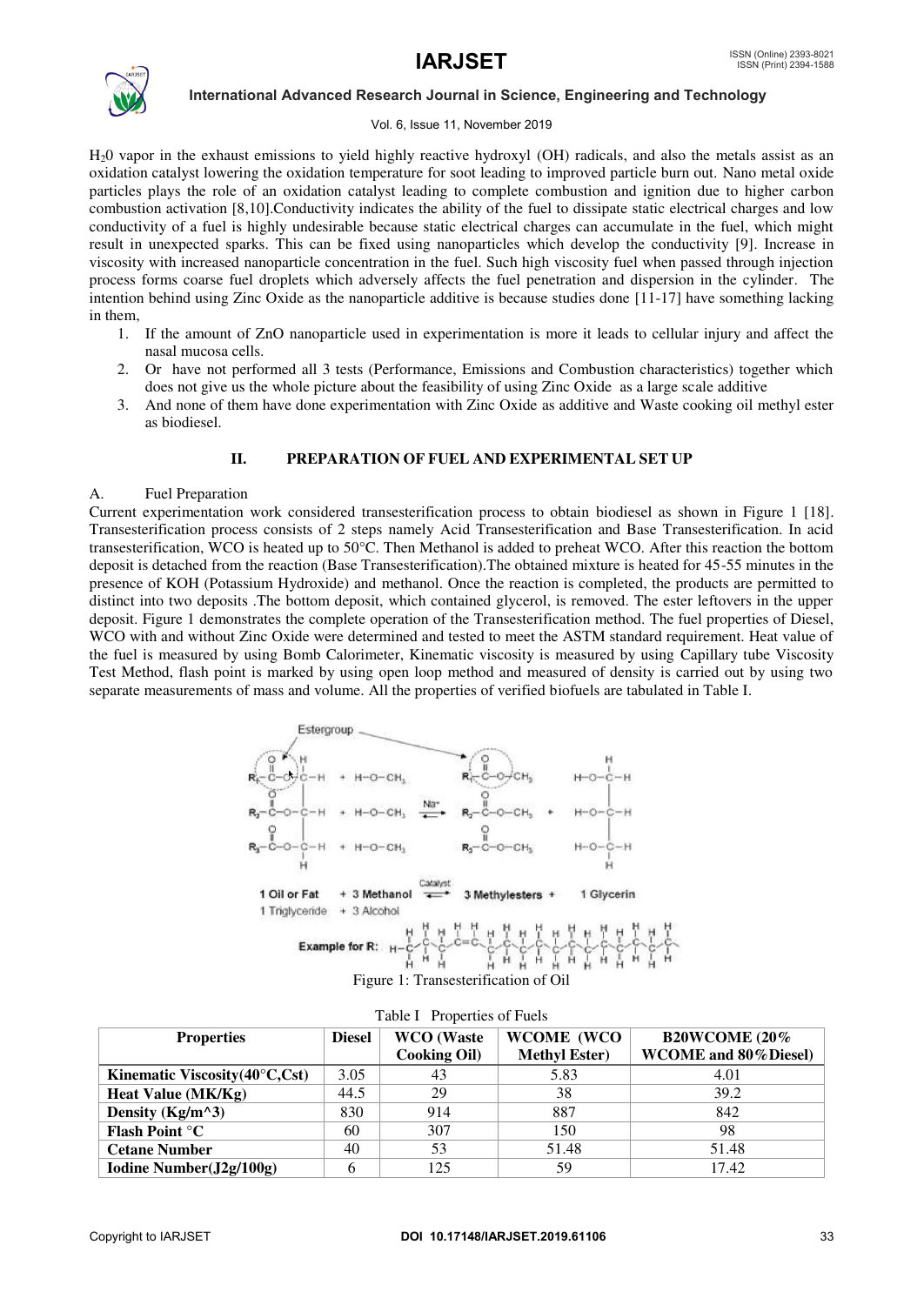

### Vol. 6, Issue 11, November 2019

Nanoparticles are dispersed into a mixture of Waste cooking Oil biodiesel-diesel fuel at the recommended composition of B20 Biodiesel (20 % by vol. of WCO and 80 % of diesel fuel) with the help of an ultrasonicator (Hielscher UP200S40) for 35 minutes at a frequency of 24 kHz. The ultrasonication technique is the an ideal method to disperse the nanoparticles in the biodiesel blend to avert the agglomeration of nanoparticles by means of pulsating frequencies to disperse nanometer ranges into the blend [19]. The Zinc Oxide (ZnO) nanoparticles of average size of 35 to 50 nm with detailed specifications list in Table II

| Sl. No.       | <b>Parameters</b>     | Zinc $Oxide(ZnO)$         |
|---------------|-----------------------|---------------------------|
|               | Manufacturer          | Nano Research Lab         |
|               | <b>Chemical Name</b>  | Zinc Oxide                |
| $\mathcal{R}$ | Form Colour           | Powder White              |
|               | Particle Size         | $35-50$ nm                |
|               | Specific Surface Area | $12 \text{ m}^2\text{/g}$ |
|               | Purity                | 99.97%                    |

Table II Zinc Oxide Properties

### B. Experimental Setup

A Kirloskar made TV2 diesel engine has been employed to conduct the experiment at varied load. In this experiment Diesel has been considered as baseline reading and two other fuels, that is B20 (20 % by vol. of WCO and 80 % of diesel fuel) Biodiesel and B20 Biodiesel+ Zinc Oxide has been considered for comparison purpose. The engine has been run from 0% to 100% load using the 3 fuels and the results have been evaluated, tabulated and plotted on graphs for discussion.

The experimental results will certainly have error and uncertainties, which can rise from the incorrect calibration of instruments due to excessive handling and mishandling, surrounding conditions, experimental test conditions and planning, surveillance and reading. The errors which are gotten become a hindrance to obtain accurate results. Thus to nullify these errors, tools and methods from mathematics and statistics are used. Generally the method used is repetition of the taking data from the experimentation (at least 3 times) and finding the mean in order to minimize the error which may occur [20] .Measurements of uncertainties were calculated and results are shown in Table III.The uncertainty of the experiment was 1.8445%.

| racio in Enformations and Cheeranity racio |                        |             |  |  |
|--------------------------------------------|------------------------|-------------|--|--|
| <b>Measurements</b>                        | <b>Accuracy</b>        | Uncertainty |  |  |
| Speed                                      | $±3$ RPM               | $\pm 0.3\%$ |  |  |
| <b>BSFC</b>                                | $\pm 3$ kg/KWh         | ± 0.35%     |  |  |
| Power(KW)                                  | $\pm 0.3$ KW           | $± 0.40\%$  |  |  |
| CO                                         | ±0.02%                 | $\pm 1.0\%$ |  |  |
| NOx                                        | $\pm 7$ ppm            | ± 0.7%      |  |  |
| In cylinder pressure                       | $\pm 0.1$ bar          | ± 0.2%      |  |  |
| Temperature                                | $\pm 1$ <sup>o</sup> C | ± 0.1%      |  |  |
| HC.                                        | $\pm 7$ ppm            | ± 0.7%      |  |  |
| Torque                                     | ± 0.1Nm                | $\pm 1\%$   |  |  |
|                                            |                        |             |  |  |

# Table III Error Analysis and Uncertainty Table

### **III. RESULTS AND DISCUSSION**

Exhaustive experimentation has been conducted with varied load and the readings have been tabulated and plotted in graphs. The different characteristics which was measured of the engine fueled with biodiesel are, performance (P -θ and Heat Release Rate(HRR)),combustion( break thermal efficiency(BTE) and brake specific fuel consumption(BSFC and emissions (nitrogen Oxides(NOx),carbon monoxide(CO),hydrocarbons(HC), smoke opacity)

# **1. Heat Release Rate (HRR)**

In the Figure 2 the maximum Heat release rate at full load is represented and its variation with load is shown, the value of HRR is lower by 6% for B20 and 11% for B20+ZnO when compared to diesel at full load. The decrease of HRR is because of lower end temperature of combustion due to lesser calorific value of the blends [17]. The greater cetane number and improved evaporation rate and A-F mixture of the blends result in lower HRR [21]. Also the better surface area/ volume ratio and upgraded ignition properties of nanoparticles cause better combustion of the blends compared diesel leading to inferior value of HRR [22, 23].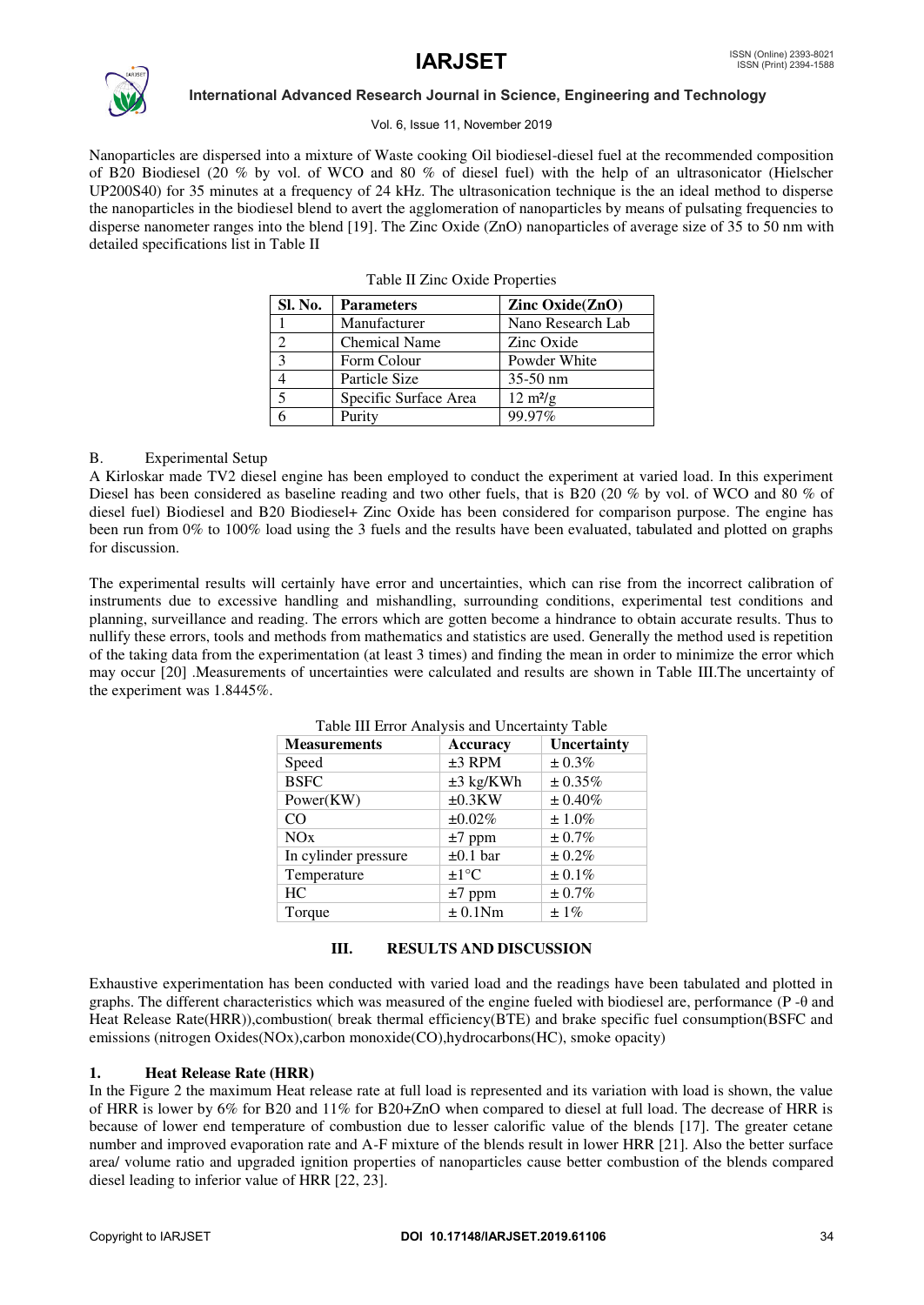

Vol. 6, Issue 11, November 2019



Figure 2: Variation of Heat Release Rate with Load

# **2. Pressure-Crank angle (P –θ)**

Figure 3 shows the variation of Pressure with Crank Angle. The peak in-cylinder is lesser 11% for B20 when compared to diesel at full load and 10% for B20+ZnO.The reduction is a consequence of high viscosity [23]. When the injection pressure is increased, ignition delay decreases and better atomization of fuel takes place [24]. This leads to a smaller accumulation of the fuel in the first phase and results in a decrease of the peak pressure as peak pressure in the cylinder is associated to the quantity of prepared fuel in the first phase .Zinc oxide improves the ignition which causes accelerated combustion and as a result leads to enhanced catalytic activity [24 -26].



Figure 3: Variation of Pressure with Crank Angle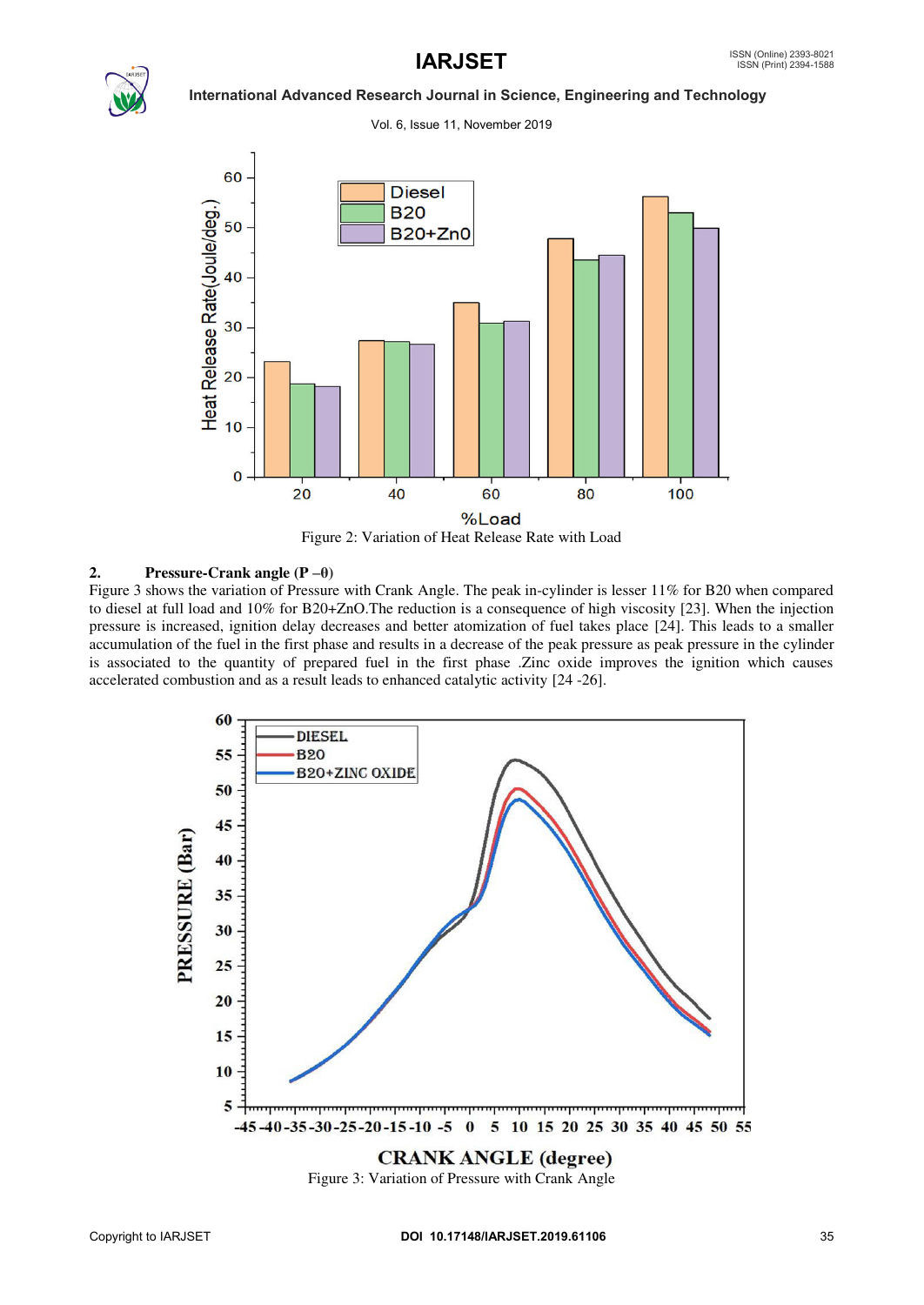Vol. 6, Issue 11, November 2019



 In Figure 4 there is reduction of 10% for the Brake specific fuel consumption of B20 when compared to diesel at full load and 12% for B20+ZnO. Zinc Oxide acts as an oxidizing agent which boosts the combustion process and improves the A/F Ratio reducing the BSFC [27]. Shorter ignition delay caused by Zinc Oxide leads to better combustion and thus more work is gotten for the same amount of fuel thus lowering the BSFC [28]. ZnO will minimize pour point and increase the flash point properties of the blends which improve atomization and better mixing process reduce BSFC [29] .Nanoparticles have a catalyst effect which lessens oxidation temperature which is instigated from lower oxidation energy with ZnO [30-33].

# **4. Brake Thermal Efficiency (BTE)**



Figure 5: Variation of Break Thermal Efficiency with Load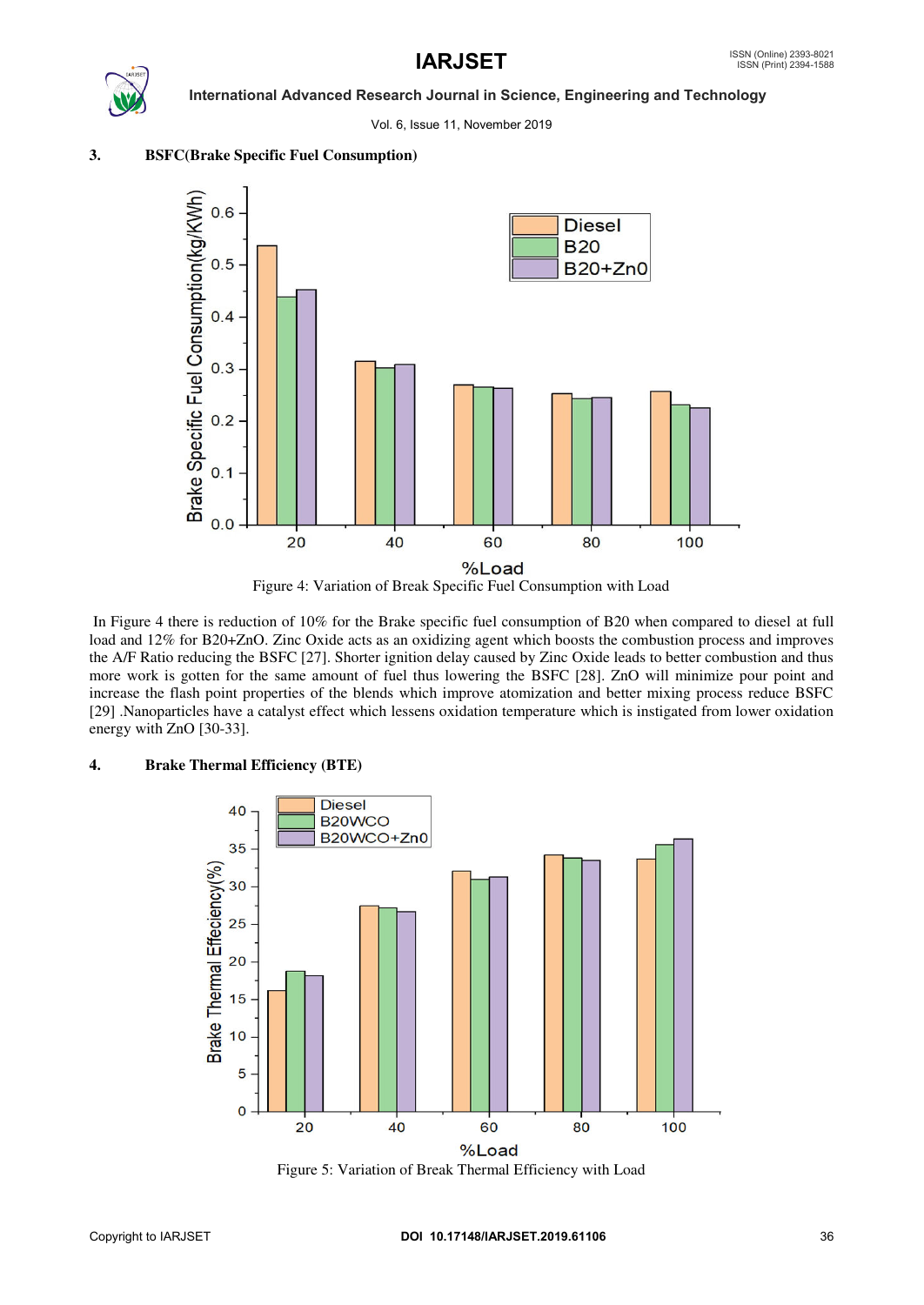

## Vol. 6, Issue 11, November 2019

From the Figure 5 it can be seen that BTE reduces at all loads except full load BTE reduces. The BTE is reduced because of the occurrence of oxygen buffer of ZnO which lowers the oxygen requirement for complete combustion process and therefore lower A/F ratio for ZnO addition with biodiesel [34]. Nanoparticles help to split the hydrogen atom from water and which could have participated in the combustion process along with improving the rate of heat conduction which lowers BTE [23, 35]

# **5. Nitrogen Oxides (NOx)**



Figure 6 shows the variation of Nitrous Oxide with Load. The NOx emissions is reduced by 14% for B20 bland and 16% for B20+ZnO compared to diesel. Zinc Oxide increases the average temperature of the combustion chamber (due to improved Calorific value) which leads to greater oxygen in the blend to react leading to lower NOx emissions [36]. ZnO absorbs oxygen for the reduction of NOx [37]. Better fuel-air mixing cause an oxygen deficit for NOx leading to decrease of NOx emissions. NOx is reduced with the addition of ZnO being thermally stable which leads to reduction of nitrogen oxide

# **6. Carbon Monoxide (CO)**



Figure 7: Variation of Carbon Monoxide Emissons with Load

From the Figure 7 it is clear that for full load the CO emissions decrease by nearly 30% for both the blends B20 and B20+ZnO at full load when compared to the baseline reading of diesel. Presence of ignition delay as explained earlier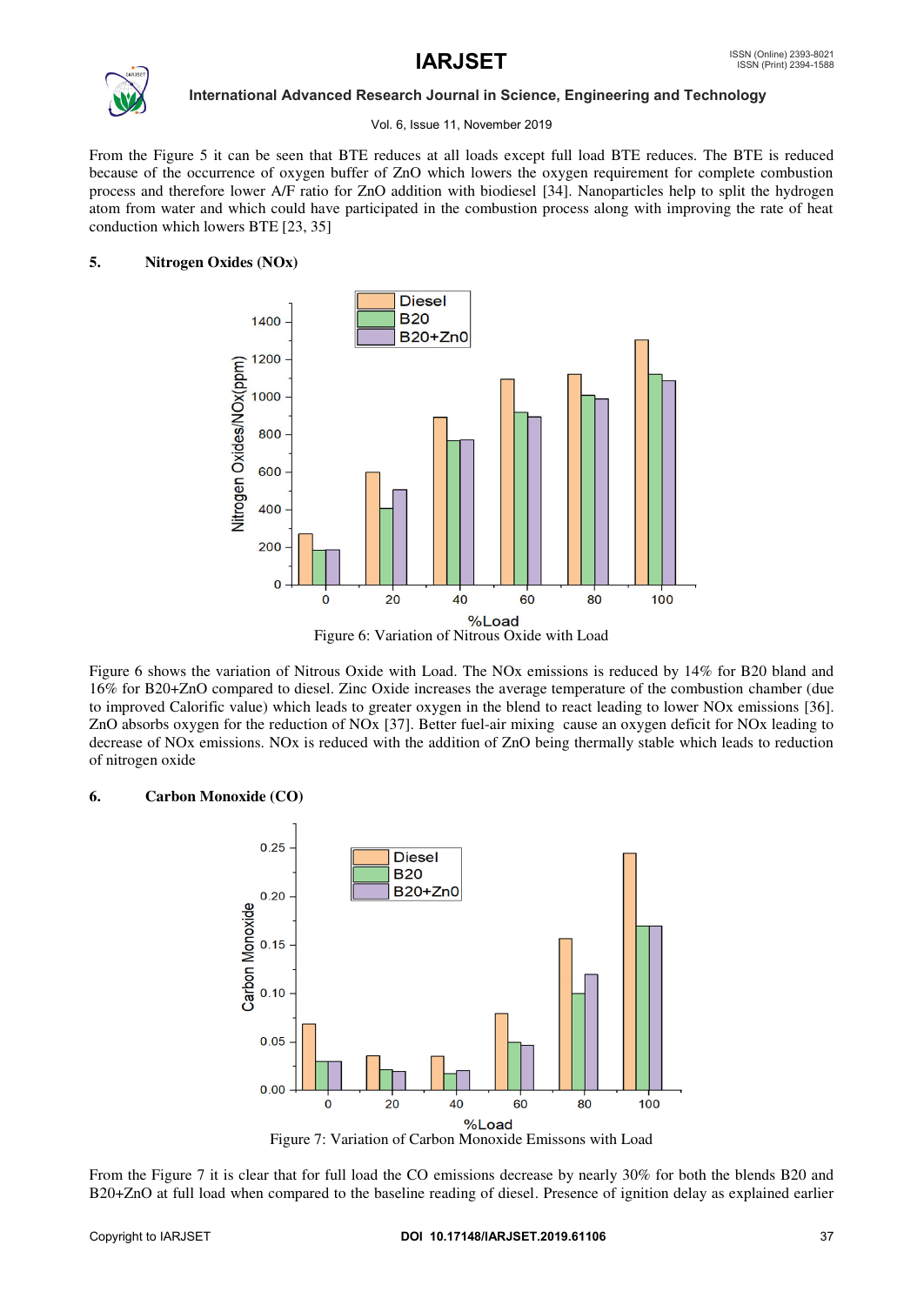

### Vol. 6, Issue 11, November 2019

maybe be detrimental to exhaust emissions, because it determines the quantity of the fuel burnt and increasing the burned fuel quantity in the premixed phase decreases CO emission. Zinc Oxide increases the average temperature of the combustion chamber (due to improved Calorific value) which leads to greater oxygen in the blend to react resulting in lower CO [38]. ZnO also acts as an oxygen donating catalyst, and provides oxygen for the oxidation of CO [37] The decrease in CO emissions is also because by increasing the concentration of additives because of enrichment of oxygen owing to ZnO and biodiesel addition, increases the air-fuel ratio in the fuel rich regions which leads to better premixed combustion resulting in better complete [28].

# **7. Hydrocarbon emissions (HC)**



Figure 8: Variation of Hydrocarbon Emissons with Load

Figure 8 shows the variation of Hydrocarbon Emissions with Load. The presence of Nano additives acts as a binder and evades the undesirable fuel build up and crevice area penetration thus decreasing the HC emissions as seen in the Figure 8 [39, 40]. The nanoparticle acts as oxygen buffer and supplies additional oxygen which aids formation of stoichiometric mixture. From the figure it can be seen that ZnO is more effective in reducing Hydrocarbon emission at higher loads. HC emission drops because of higher oxygen quantity of the blends which leads to improved overall combustion and higher cetane number which is provided by ZnO which enhances the combustion leading to lower hydrocarbon emissions

# **8. Smoke Opacity**

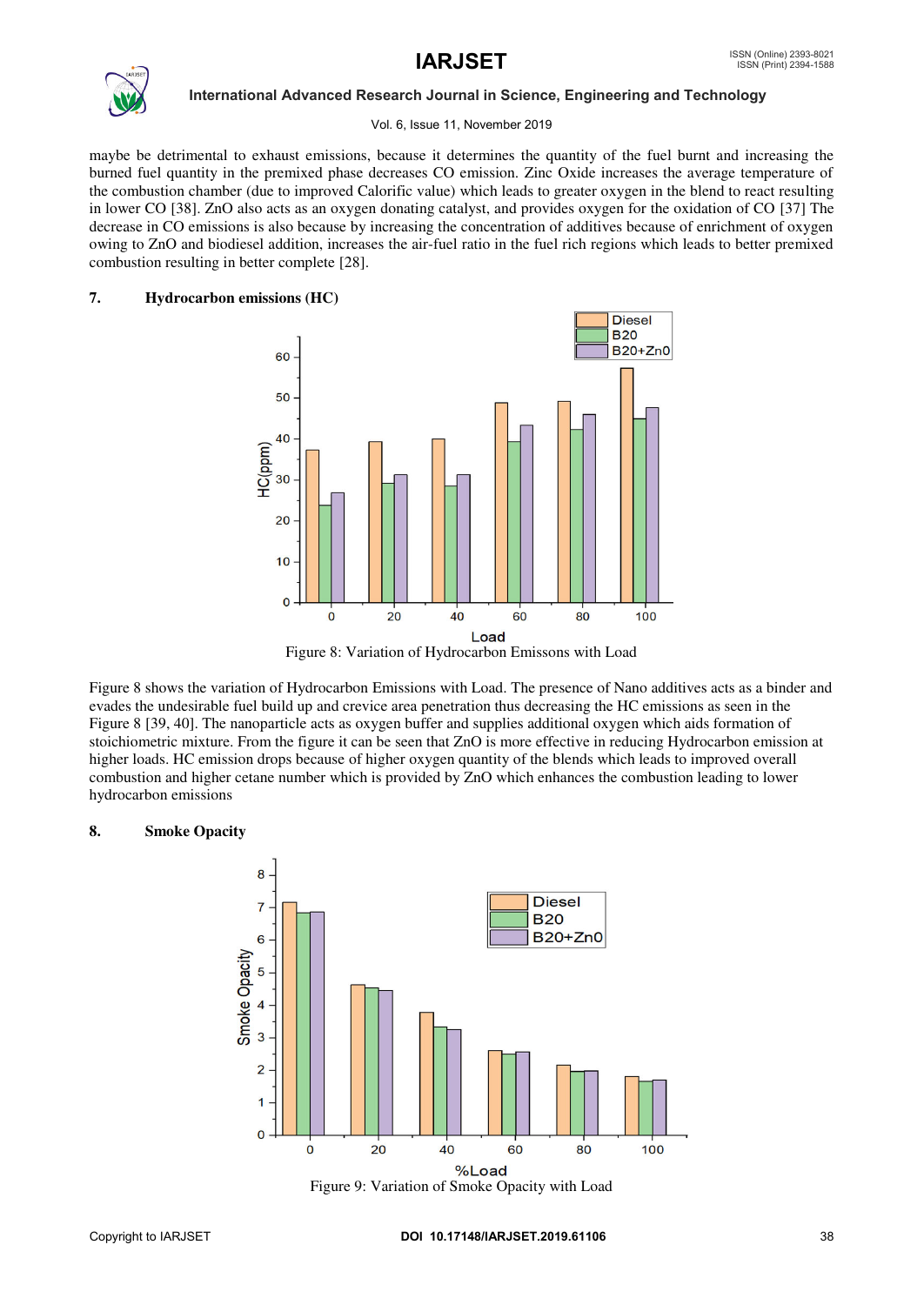

### Vol. 6, Issue 11, November 2019

From the Figure 9 it can be seen that Smoke opacity falls by 8% for B20 when compared to diesel at full load and 3% for B20+ZnO when compared to diesel at full load. This is due to the advanced surface area -to - volume ratio of ZnO and greater cetane number causing complete combustion. Higher oxygen content in the blend enhances combustion and results in lowering of smoke emissions [41]. Also due to improved Sulphur and oxygen content of the nanoparticle blended fuel there is reduction of Smoke opacity [15] .Reduction of smoke opacity is because of the bonded oxygen which is higher in biodiesel compared to diesel that tends to reduce the soot formation [42, 43]

# **IV. CONCLUSION**

- 1) Waste Cooking oil is abundantly available throughout the world and its disposal poses a great problem, but its potential as an alternate fuel is very promising. Transesterification has been employed to convert WCO to Biodiesel and also the properties have been evaluated according to the ASTM standard and the Biodiesel is compatible with diesel.
- 2) Heat release Rate is decreased by 6% for Biodiesel and 11% for the Zinc Oxide blend at full load when compared to diesel at full load because of the lower calorific value of the blend, and higher cetane number caused by addition of Waste Cooking Oil Methyl ester to diesel.
- $3)$  P – $\theta$  shows that the maximum peak pressure for the biodiesel blends occurs at almost the same location, but the value of the maximum peak pressure at full load decreases by 10% for the ZnO blended biodiesel when compared to diesel as a result of high viscosity which is a consequence of adding nanoparticles into the biodiesel.
- 4) There is a decrease of 12% of the Brake Specific Fuel Consumption as Zinc Oxide acts as an oxidizing agent and improves the overall combustion process.
- 5) The occurrence of oxygen buffer which is gotten due to addition of Zinc Oxide nanoparticle results in the increase of Brake Thermal Efficiency by 3% at full load when compared to the baseline reading of diesel.
- 6) The unburnt Hydrocarbon and Carbon Monoxide emissions decrease by about 25% at full load when compared to diesel as a result of ignition delay as explained in the  $P - \theta$  diagram.
- 7) Nitrogen Oxides/NOx emissions decrease by about 14% as a consequence of oxygen absorption by the ZnO nanoparticle thus lesser oxygen is available for the formation of NOx.
- 8) Smoke opacity falls by 3% when compared to the baseline reading of diesel at full load due to improved surface area -to - volume ratio of ZnO and greater cetane number causing complete combustion.

Hence this fuel can be applied as an alternate fuel along with Zinc Oxide as the additive can be used for reducing emissons.

### **REFERENCES**

- [1]. Pinto AC, Guarieiro LL, Rezende MJ, Ribeiro NM, Torres EA, Lopes WA , "Biodiesel: an overview", J Braz Chem Soc 2005;16:1313–30.
- [2]. Jaichandar.S, Annamalai.K," The status of biodiesel as an alternative fuel for diesel engine–an overview",J Sustain Energy Enviro 2013;2:71–5 [3]. Lapuerta, Herreros, José M. Lyons, Lisbeth L., Reyes Briceño, Yolanda, "Effect of the alcohol type used in the production of waste cooking oil biodiesel on diesel performance and emissions", 10.1016/j.fuel.2008.05.013
- [4]. S.K. Hoekman, A. Broch, C. Robbins, E. Ceniceros, M. Natarajan, "Review of biodiesel composition, properties, and specifications", Renew. Sustain. Energy Rev. 16 (2012) 143–169.
- [5]. S. Sivalakshmi, T. Balusamy, "Effect of biodiesel and its blends with diethyl ether on the combustion, performance and emissions"
- [6]. Control of emissions from new marine Compression Ignition engines at or above 30l per cylinder, Assessment and Standards Division Office of Transportation and Air Quality. U.S. Environmental Protection Agency EPA-420-R-09-015; 2009.
- [7]. A Report of International Energy Agency, OECD/IEA. 〈http://www.eia.gov/ forecasts/ieo/ exec\_summ.cfm〉 ;2014.
- [8]. Mu-Jung Kao, Chen-Ching Ting, Bai-Fu Lin, Tsing-Tshih Tsung, "Aqueous aluminum nanofluid combustion in diesel fuel", J. Testing and Evaluation 36 (2) (2008)
- [9]. Chaturvedi S, Dave PN, Shah, "Applications ofnano-catalyst in new era", J Saudi Chem Soc 16:307–325
- [10]. Wickham DT, Cook RL, De Voss S, Engel JR, Nabity J ,"Soluble nanocatalysts for high performance fuels", J Russ Laser Res 27:552–561
- [11]. Ramachandran SB," Ferrofluid-diesel blend", International Journal of Scientific and Research Publications. June 2015;5(6).
- [12]. Selvaganapthy A, Sundar A, Kumaragurubaran B, Gopal P, "An experimental investigation to study the effects of various nanoparticles with diesel on DI diesel engine", ARPN J Sci Technol 2013.
- [13]. Ozgür T, Tüccar G, Uludamar E, Yilmaz AC, Gungor C, Özcanli M, "Effect of nanoparticle additives on NOx emissions of diesel fuelled compression ignition engine", Int J Glob Warming 2015;4:487–98
- [14]. Karthikeyan, "Performance and emission study on zinc oxide nano particle addition with pomolion stearin wax biodiesel of CI engine", J. Sci. Ind. Res. 73 (2014).
- [15]. Karthikeyan, S Elango , " An environmental effect of GSO methyl ester with ZnO additive fuelled marine engine", Indian Journal of Geo-Marine Sciences 564 Vol. 43(4), April 2014, pp. 564-570
- [16]. Prabakaran, "Investigation of effects of addition of zinc oxide nano particles to diesel ethanol blends on DI diesel engine performance, combustion and emission characteristics", Int. J. Chem. Sci. 13 (3) (2015) 1187–1196.
- [17]. Prabakaran,"Effect of nano zinc oxide on the performance, combustion and emission characteristics of biofuel blends in diesel engine", Int. J. Appl. Eng. Res. 10 (91) (2015), ISSN 0973- 4562
- [18]. Arvind K.,Madheshiyaa B., Ajitanshu V., "Energy-exergy analysis of biodiesel fuels produced from waste cooking oil and mustard oil", Vol. 214,pp. 386-408.Fuel(2018).
- [19]. Sadhik B. J., Anand R.B., "Effects of Alumina Nanoparticles Blended Jatropha Biodiesel Fuel on Working Characteristics of a Diesel Engine",ISSN 0974-3146 2010; 2:53-62.